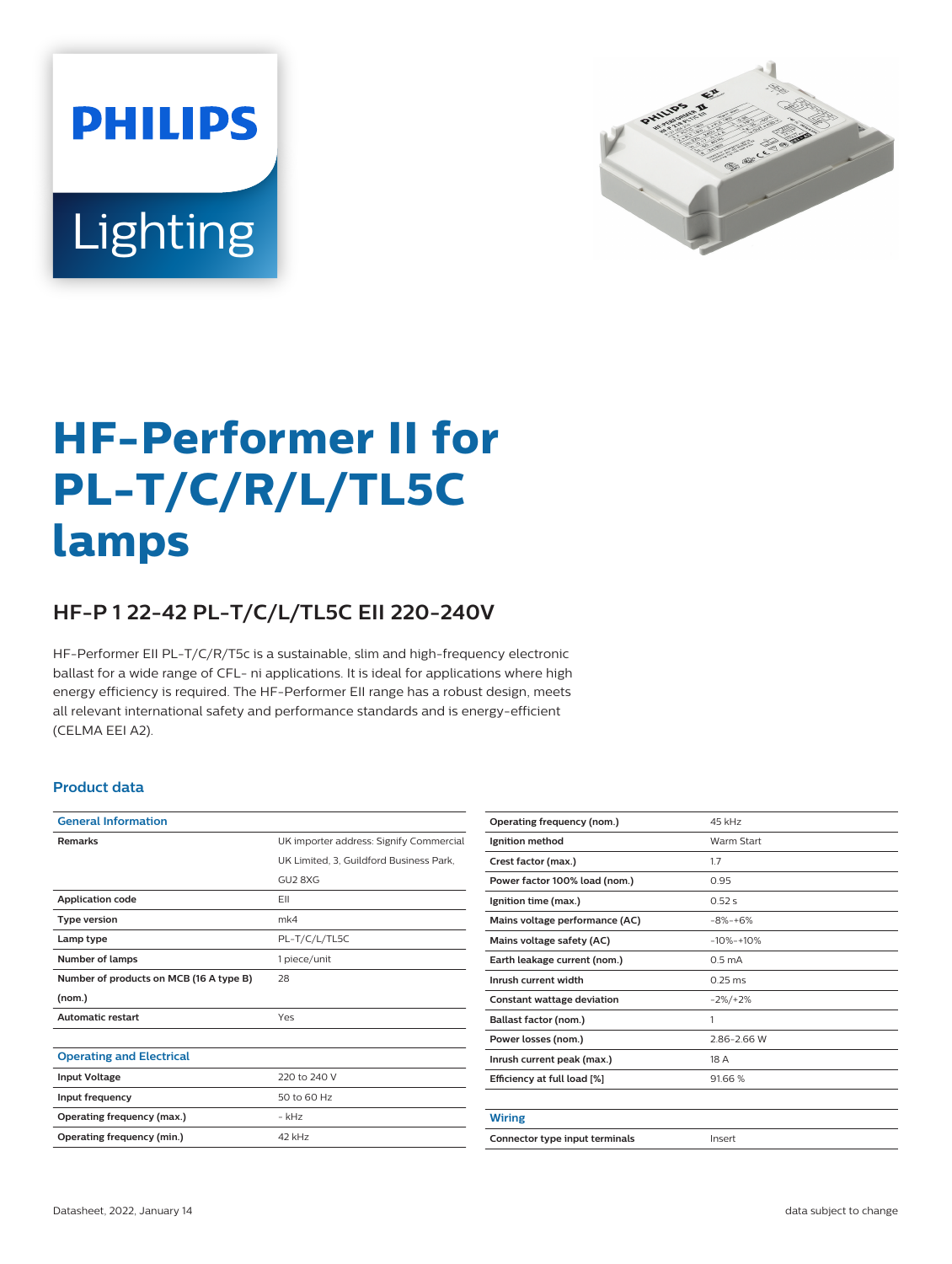## **HF-Performer II for PL-T/C/R/L/TL5C lamps**

| Cable capacity output wires mutual (nom.)   | 200 pF                                  |  |  |  |  |
|---------------------------------------------|-----------------------------------------|--|--|--|--|
| Connector type output terminals             | Insert                                  |  |  |  |  |
| Cable length hot-wiring                     | 0.75 <sub>m</sub>                       |  |  |  |  |
| Wire strip length                           | $7.5 - 8.5$ mm                          |  |  |  |  |
| Dual fixture master/slave                   | Not applicable [ Master/Slave oper. not |  |  |  |  |
|                                             | applicable]                             |  |  |  |  |
| Input terminal cross section                | $0.50 - 1.50$ mm <sup>2</sup>           |  |  |  |  |
| <b>Output terminal cross section</b>        | $0.50 - 1.50$ mm <sup>2</sup>           |  |  |  |  |
| Cable capacity output wires to earth (nom.) | 200 pF                                  |  |  |  |  |
|                                             |                                         |  |  |  |  |
| <b>System characteristics</b>               |                                         |  |  |  |  |
| Rated ballast-lamp power                    | 22-42 W                                 |  |  |  |  |
| Rated lamp power on PL-T/C                  | 22/42 W                                 |  |  |  |  |
|                                             |                                         |  |  |  |  |
| <b>Temperature</b>                          |                                         |  |  |  |  |
| T-ambient (max.)                            | 50 °C                                   |  |  |  |  |
| T-ambient (min.)                            | $-25$ °C                                |  |  |  |  |
| T storage (max.)                            | 80 °C                                   |  |  |  |  |
| T storage (min.)                            | $-40 °C$                                |  |  |  |  |
| T-case lifetime (nom.)                      | 75 °C                                   |  |  |  |  |
| T-Case maximum (max.)                       | 75 °C                                   |  |  |  |  |
| T-Ignition (max.)                           | 50 °C                                   |  |  |  |  |
| T-Ignition (min.)                           | $-25$ °C                                |  |  |  |  |
|                                             |                                         |  |  |  |  |
| <b>Emergency Operation</b>                  |                                         |  |  |  |  |
| Battery voltage lamp ignition               | 198-254 V                               |  |  |  |  |
| Battery voltage lamp operation              | 176-254                                 |  |  |  |  |
|                                             |                                         |  |  |  |  |
| <b>Approval and Application</b>             |                                         |  |  |  |  |
| <b>Energy efficiency index</b>              | A <sub>2</sub>                          |  |  |  |  |
|                                             |                                         |  |  |  |  |

| IP classification                  | IP 20 [ Ingress Protection 20]      |  |  |  |
|------------------------------------|-------------------------------------|--|--|--|
| <b>EMI 9 kHz  30 MHz</b>           | EN55015                             |  |  |  |
| EMI 30 MHz  1,000 MHz              | <b>EN55022 level B</b>              |  |  |  |
| Safety standard                    | IEC 61347-2-3                       |  |  |  |
| Performance standard               | <b>IEC 60929</b>                    |  |  |  |
| Quality standard                   | ISO 9000:2000                       |  |  |  |
| <b>Environmental standard</b>      | <b>ISO 14001</b>                    |  |  |  |
| Harmonic current emission standard | IEC 61000-3-2                       |  |  |  |
| <b>EMC immunity standard</b>       | IEC 61547                           |  |  |  |
| <b>Vibration standard</b>          | IEC68-2-6 F c                       |  |  |  |
| <b>Bumps standard</b>              | IFC 68-2-29 Fb                      |  |  |  |
| <b>Humidity standard</b>           | EN 61347-2-3 clause 11              |  |  |  |
| <b>Approval marks</b>              | CE marking ENEC certificate VDE-EMV |  |  |  |
|                                    | certificate                         |  |  |  |
| <b>Temperature marking</b>         | Yes                                 |  |  |  |
| <b>Emergency standard</b>          | IEC 60598-2-22                      |  |  |  |
| Humming and noise level            | Inaudible                           |  |  |  |
|                                    |                                     |  |  |  |
| <b>Product Data</b>                |                                     |  |  |  |
| Full product code                  | 871150091397530                     |  |  |  |
| Order product name                 |                                     |  |  |  |
|                                    | HF-P 1 22-42 PL-T/C/L/TL5C EII      |  |  |  |
|                                    | 220-240V                            |  |  |  |
| EAN/UPC - product                  | 8711500913975                       |  |  |  |
| Order code                         | 91397530                            |  |  |  |
| SAP numerator - quantity per pack  | 1                                   |  |  |  |
| Numerator - packs per outer box    | 12                                  |  |  |  |
| <b>SAP</b> material                | 913700630766                        |  |  |  |

### **Dimensional drawing**

| Product                                     | D1 | - 61 | - A1 | A <sub>2</sub> | B1   | B <sub>2</sub> |
|---------------------------------------------|----|------|------|----------------|------|----------------|
| HF-P122-42 PL-T/C/L/ 4.5 mm 30.0 103.0 93.5 |    |      |      |                | 67.O | 575            |
| TL5C FII 220-240V                           |    | mm   | mm   | mm             | mm   | mm             |

**HF-P 1 22-42 PL-T/C/L/TL5C EII 220-240V**